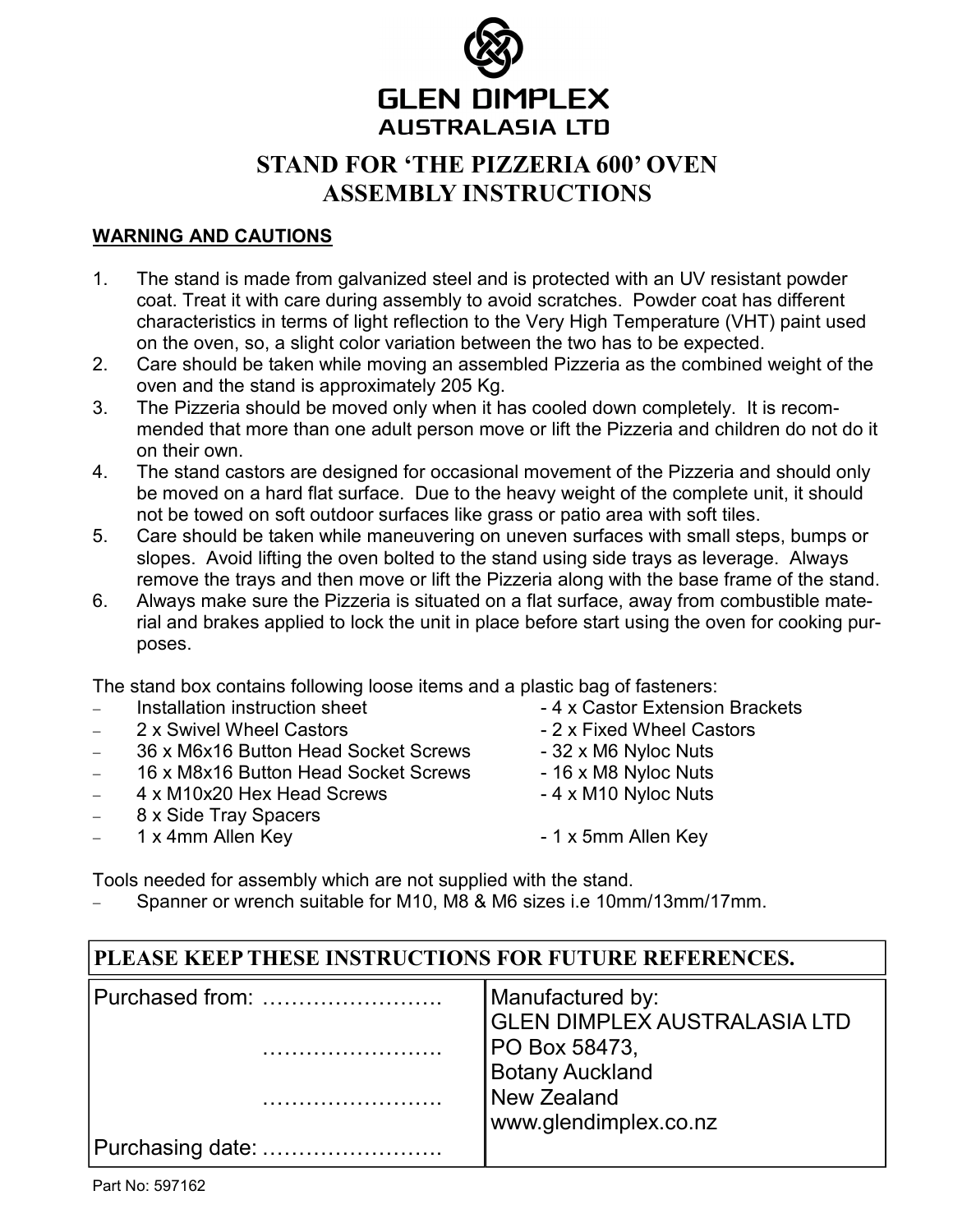# Installation Procedure

Make sure a large open area is used for assembly of the Pizzeria stand. Place cardboard or a blanket on a flat floor to protect and to avoid damaging or scratching powder coated panels.

Step 1 - Place left side panel with flange face down and bottom shelf with flange on the ground and bolt together with 2 x M6 screws and nyloc nuts . Add right side panel to the other side and bolt it in the same way. Refer diagram 1.

Step 2 - Turn assembly carefully so that it rests on it's bottom panel. Bolt front panel with 4 x M6 screws & nyloc nuts. Make sure the front/rear panel is inside the side panel flange as shown in diagram 2. The rear panel will need 6 x M6 screws & nuts. Fill two empty holes on front with 2 x M6 screws and nuts. Step 3 - Make sub-assemblies for fixed and swivel castors using castor extension bracket, 4 x M8x16 Screw and 4 x Nyloc nuts. Make sure that button head of the screw is inserted from the bottom side as shown in the diagram 3.

The castor screws must be very tight.

Step 4 - Carefully turn stand frame assembly, so that it rests on front or rear panel. Fit one fixed and one swivel caster each using 1 x M10 bolt & a nyloc nut which should be inserted from the bottom face and 2 x M6 screws & nyloc nuts that should be inserted from the side in to the side panel. Refer diagram 4.

Step 5 - Turn the stand frame assembly to put fixed and swivel castors. Make sure that two fixed or two swivel castors are either on left or right side of the stand.

**Step 6** - Turn the assembly to stand on castors. Fit 4 of black spacers on each side panel for hanging side trays using M6 screws and nyloc nuts. Refer diagram 5

### At this stage check and make sure that all screws are tightened fully, particularly the sub-assembly of fixed and swivel castors.

Step 7 - Place stand in desired position observing the recommended clearances to combustible materials for the oven stated in the oven manual. Ensure it is on a leveled surface. Then lock the two swivel castors.

Step 8 - Carefully place 'The Pizzeria 600' oven on top of the stand. It is recommended that this placement is done by 2 adults. It is a good idea to remove all bricks to reduce the weight of the oven. The empty oven weighs 75 kg, Use gloves or cloth to avoid injuries from edges of the oven while lifting and placement. Position hands with respect to relief cutout on side panel. Centralize the oven on stand and then lock it to the stand at 4 brackets on top of front and rear panel, using 4 x M6 screws. Refer diagram 6

Step 9 - Hook the side trays into 4 spacers installed on the side panel of the stand.

Step 10 - Prepare the oven for cooking using detailed procedure given in the owners manual packed with the Pizzeria Oven.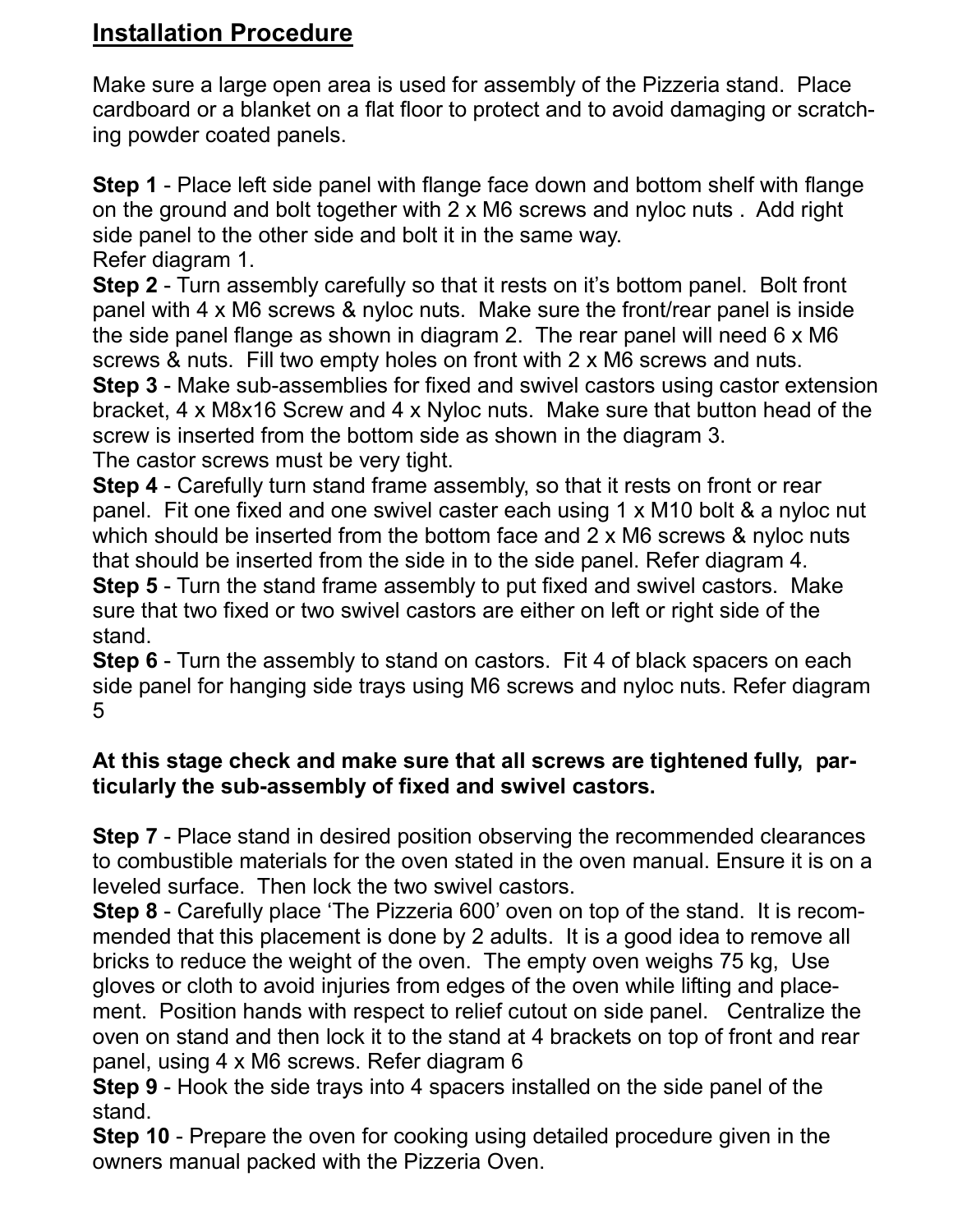